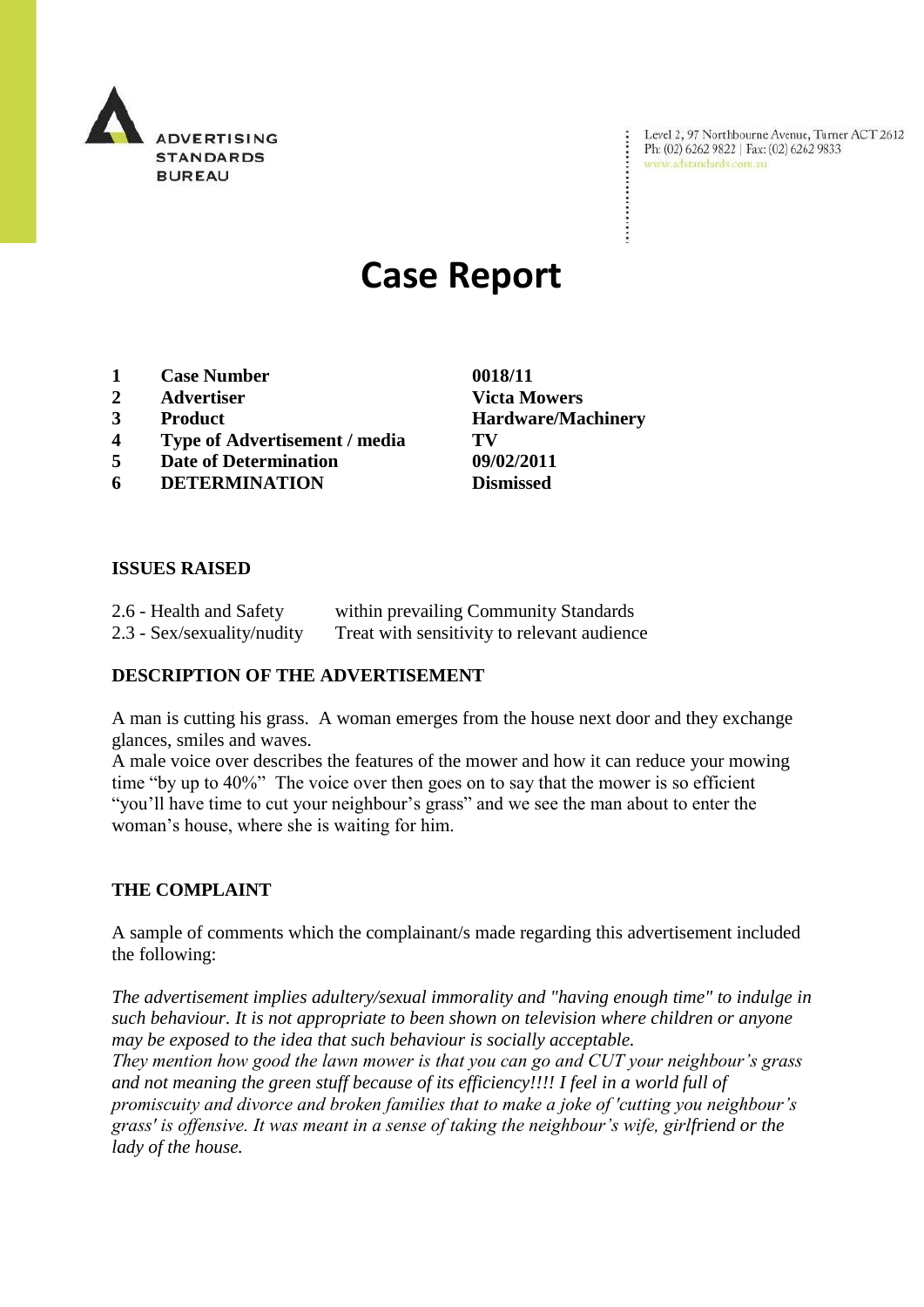*Considering the amount of marriages that end in divorce I really don't agree with advertising that allows time to "cut your neighbour's grass"! Is Victa really supporting breaking the vows of marriage and encouraging cheating?*

*A very offensive ad by Victa!*

*Whilst clever advertising, I think it is ridiculous to be showing this in the middle of kids' television programmes. Why can't they put it on when adult programmes are on? Firstly, kids aren't going to buy Victa mowers or care about them anyway.* 

*Secondly, to show and instil in kids a value that is atrocious and causes many families much damage and heartache is beyond all reasoning. Why would Victa Mowers agree to help this world be a worse place JUST to advertise their mower? I'm sure there are many more clever things they can come up with. If not, then their product is not worth buying!*

*Thirdly, I have quite a few friends at the moment going through marriage breakups due to infidelity/affairs and it's not pleasant. It is something that takes years and years to get over. So I don't think it's a great thing to make a joke of as if there are no consequences if you actually do go and cut your neighbours grass! For the kids who KNOW what has happened to break up their families, they would probably be seeing this ad as backing up that it is OK to go ahead with this kind of behaviour and that the person offended/upset just needs to get over it! Making them confused and reinforcing the behaviour of the man who cuts the neighbour's grass. At least they got it right that it is usually the man who goes and cuts his neighbours grass! Thinking of nothing but his needs and not his family's!*

*My specific complaint is the wording " to cut your neighbours grass" which to me is a direct invitation to commit adultery. I find this extremely offensive.*

## **THE ADVERTISER'S RESPONSE**

Comments which the advertiser made in response to the complainant/s regarding this advertisement include the following:

*I wish to point out that the Victa Campaign commenced October 1, 2010. The commercials have appeared weekly since that date on the following networks:*

- *- Subscription television (Foxtel, Optus and Austar)*
- *- Prime Regional Television Network*
- *- WIN/NBN Regional Television Networks*
- *- Southern Cross Regional Television Network (One HD)*

*The complaints start December 27, 2010 to January 11, 2011. The commercials appeared only on the WIN/NBN Networks during the period of the complaints.*

*WIN/NBN have assured us the commercials appeared, and continue to appear within the rating guidelines set down by CAD.*

*The Victa Lawncare commercials were classified 'W' and 'PG' by CAD. As previously mentioned, all commercials appeared over the period of the complaints within the classification guidelines set down by CAD.*

*Schedules were produced for Victa with the rating guidelines in mind. Children's programs were never at any stage part of our strategy. Children don't buy lawnmowers. Our selected demographic was all people 25 to 49, with schedules built accordingly.*

*The Victa Lawncare commercials are certainly not targeted towards children and could only be described as mild, cheeky, adult humour.*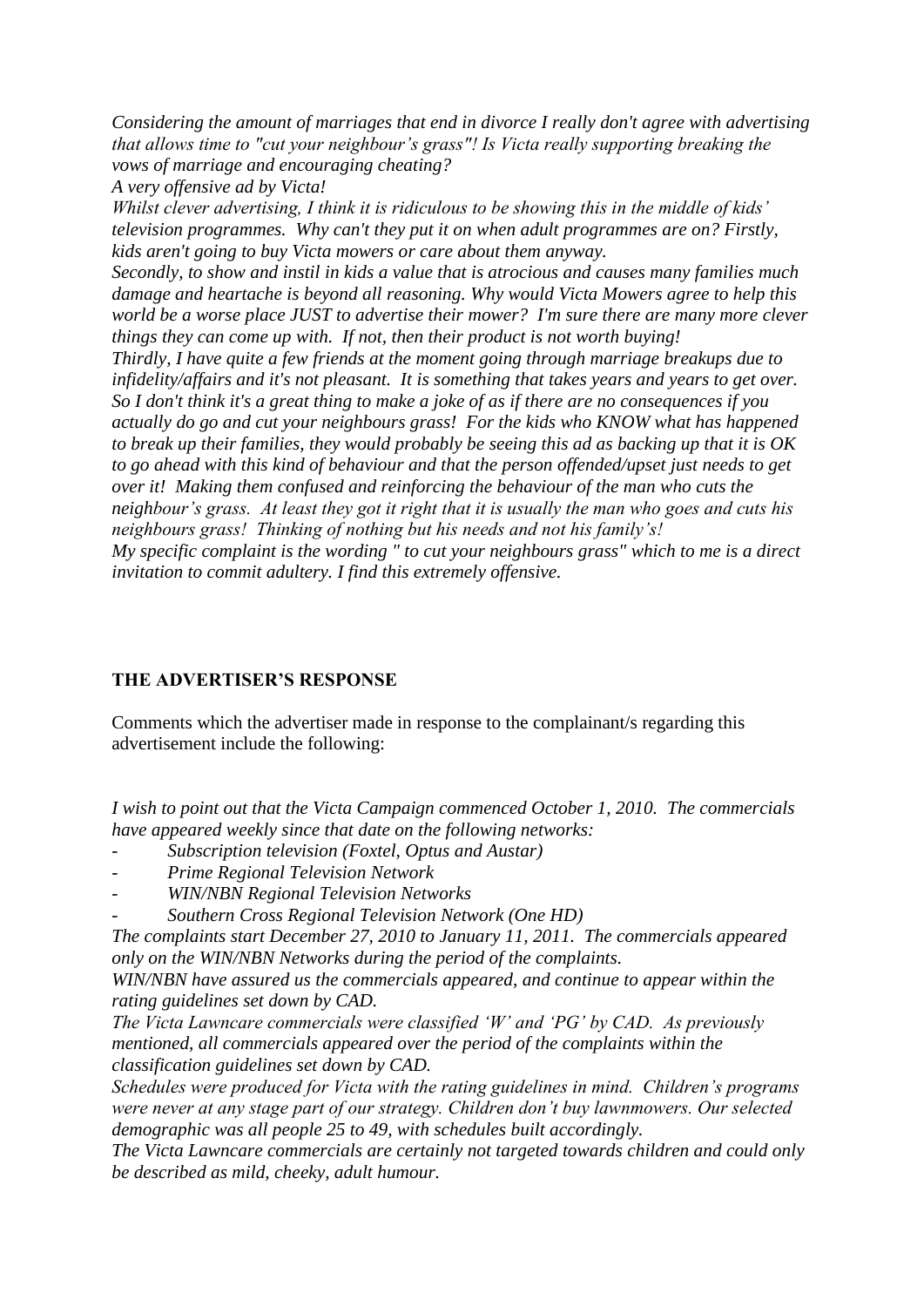*As previously mentioned, the commercials were never scheduled or requested to appear in timeslots for children viewers. They are obviously not part of targeted audience. All commercials aired within the rating guidelines set down by CAD. The Victa campaign concludes early March 2011, airing only on the regional networks of WIN/NBN in the following markets:*

- *- Queensland*
- *- Northern NSW*
- *- Southern NSW*
- *- Victoria*
- *- Tasmania*

*In light of the complaints being identified from recent activity on the WIN/NBN Networks, I would like to propose that all Victa Lawncare Commercials in question are all classified 'PG' for the remainder of the campaign. Therefore deleting the 'W' rating entirely/ The classification/rating of PG will guarantee all commercials will appear in adult timeslots. If the Advertising Standards Bureau is in agreement with my ratings changes, I will work closely with the WIN/NBN Networks to swiftly move all of Victa Lawncare's activity to PG classification.* 

### **THE DETERMINATION**

The Advertising Standards Board ("Board") considered whether this advertisement breaches section 2 of the Advertiser Code of Ethics (the "Code").

The Board noted the complainants' concerns that the advertisement is offensive and inappropriate as it suggests infidelity and is inappropriate for children to view.

The Board reviewed the advertisement and noted the advertiser's response.

The Board considered whether the advertisement was in breach of section 2.3 of the Code. Section 2.3 of the Code states: "Advertising or Marketing Communications shall treat sex, sexuality and nudity with sensitivity to the relevant audience and, where appropriate, the relevant programme time zone".

The Board noted the advertisement features a man mowing his lawn with a suggestion that the mower is so efficient "you"ll have time to cut your neighbour"s grass".

The Board noted the advertiser"s response that the Victa Lawncare commercials are not targeted towards children, are classified W and only shown in appropriate programming, and can be described as mild, cheeky, adult humour. The Board considered that the reference to "cutting your neighbour"s grass" was clearly intended to have sexual innuendo. However the Board considered that the innuendo was not overly strong and was unlikely to be understood by children.

The Board recognised that suggestions of infidelity may be upsetting to some members of the community. However the Board considered that most viewers would consider the